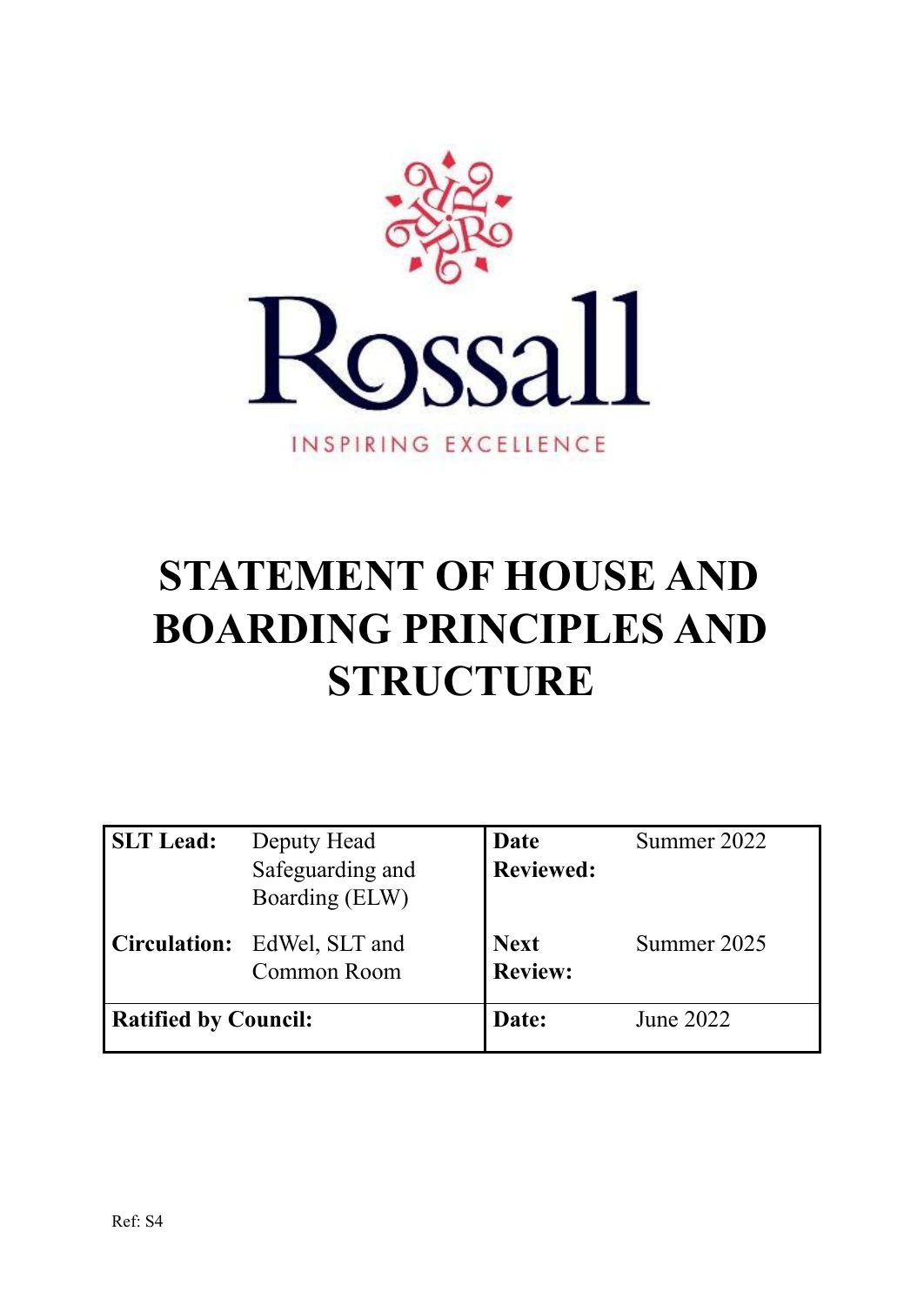## **ROSSALL SCHOOL**

## **STATEMENT OF HOUSE AND BOARDING PRINCIPLES AND STRUCTURE**

Rossall School aims to provide a safe and healthy boarding environment where every student is encouraged to discover and reach their full potential. Central to this is the house system where a positive ethos permeates lives and stimulates the development of valuable skills. Boarding houses are communities where every student matters and in which all can develop confidence and self-awareness, learning to live, communicate and support their peers in an ambitious and dynamic environment.

There are nine boarding houses; one junior, five for boys and three for girls. Each house is small enough for each student to be and feel well known and large enough to allow a variety of personalities to flourish. Care is taken to provide comfortable and pleasant surroundings.

All houses are run along the same lines, while minor variations reflect the style of each houseparent, and therefore houses enjoy a separate sense of identity. Within each house, the houseparent has overall responsibility for the students in their care, assisted by a deputy houseparent, a housekeeper and five house tutors who cover the 2 hour weekday prep duty. They provide key avenues of support in a pastoral, academic and disciplinary sense which help in the nurturing of values and attitudes. Senior students are selected as Captains of House and monitors and provide support, advice and practical help to the house staff and the other members of their house.

#### House Objectives

Each House produces its own handbook for its students and parents which encapsulates the following objectives and principles:

- To ensure all students receive equal consideration and are given equal opportunities
- To provide each student with the support needed to function properly in a co-educational establishment
- To enable each student to feel a valued member of the House, who has a contribution to make; to encourage all to take as much responsibility as possible
- To provide opportunities for students to do well, and to make sure that house staff know of students' achievements, congratulate them and encourage them further
- To ensure new students are specially catered for until they are fully integrated
- To promote in students the importance of integrity, trust, honesty, sensitivity, selflessness and service to others
- To have open and regular communication with parents and guardians to ensure each student's needs are fully met.
- To give guidance to students on how to maintain a healthy lifestyle
- To help students to handle time in a profitable way
- To make sure daily and weekend routines are clearly laid down
- To ensure disciplinary procedures are clearly stated, and students know how to report an offence (eg bullying, harassment, stealing) and what the School or House policy is for dealing with offences